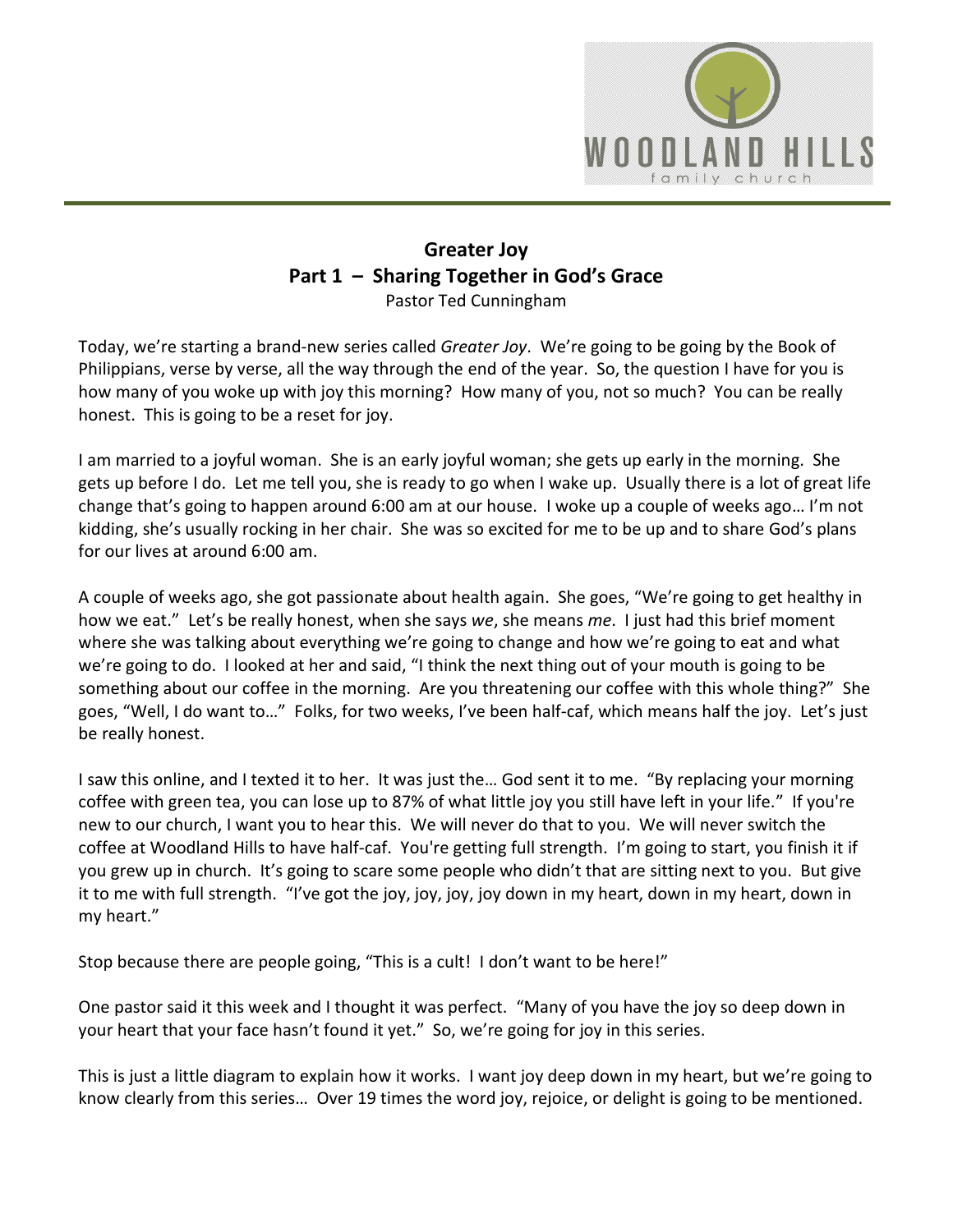And our joy is found in Christ Jesus. He's the source of life, he's the source of joy. Many of us are robbed of our joy from what we call joy killers and that would be people, places, or things.

Let me tell you… Gary Smalley said it all the time. Jesus is your source of life. If you look for people, places, or things to be your source, you will be disappointed and crushed. Let it be the overflow. So, when joy is deep down in your heart, the overflow is gratefulness. And in this series, an especially today, as Paul writes this letter to the church at Philippi, he is expressing gratefulness toward believers in Christ Jesus. When he prays, his first thought… And in the morning, I hope this is true of all of us. Before we get out of bed, our prayers begin with just prayers of thanksgiving. Sometimes our prayers can descend into just requests and supplication, but that we would be grateful for those in our life, grateful for those who serve alongside us, grateful for those who partner with us in the gospel. Paul shares that, the gospel and the sharing of it.

When I have the joy of Jesus in my heart, it makes me want to share the good news with others. It's an overflow or like Jeremiah would say, "It's a fire withing my bones." I can't help it. You've been around joyful people. It comes out. They can't hold it in when they have the joy of the Lord. It's going to affect our praise and our worship and our confidence.

Now, here's why this circle is coming back in. We know who our source is. We should be practicing this more. If this is the overflow, it also becomes a spiritual discipline. You remember when Jesus shared with the church at Ephesus. They were doing great things. They were persevering, they were standing up to false teachers. But what does it say in Revelation 2: 4-5? *4 Yet I hold this against you: You have forsaken the love you had at first.* You've drifted in your faith, you've drifted from your first love. But the Lord always gives us a way back.

If you're in here today, you've drifted from your faith and you know it's just something marginal in your life right now, there is always a way back. What does Jesus say? *5 Consider how far you have fallen!* If your joy is absent right now and you do not have the joy of the Lord in your life, consider that today. Think back to when you did. Think back to when you were first saved, when you first placed faith in Jesus, and that joy, that gratefulness, the prayer, the gospel you were sharing with other people that was flowing out of you. Consider those days and then what does it say? *Repent…* It's never a word we need to be scared of or afraid of. We need to repent and confess our sins before our Father in heaven. And then I love this: *…and do the things you did at first.* Go back to that.

So, today, we're going to jump in and look at some of these hallmarks, a mark of a Christian who has joy. You can see that this letter is a… You know Paul wrote a lot of letters to churches. I'm going to give you a few of them. In Romans, he wrote that strong, logical, gospel explanation. In 1 Corinthians it was a long book, long letter. He was confronting sin, carnal behavior. In 2 Corinthians, there was more of a forgiveness and a tone of forgiveness and reconciliation. In Galatians, he's fixing doctrinal error. They were adding things to the gospel. He said remember if you do that, that person may be cursed. You don't add to or take anything away from the gospel; you let the gospel be. In Ephesians, it's a doctrinal book. When we get to Philippians, it is a book of joy and gratefulness. It's almost like a missionary thank you letter, thanking the church at Philippi for joining with him.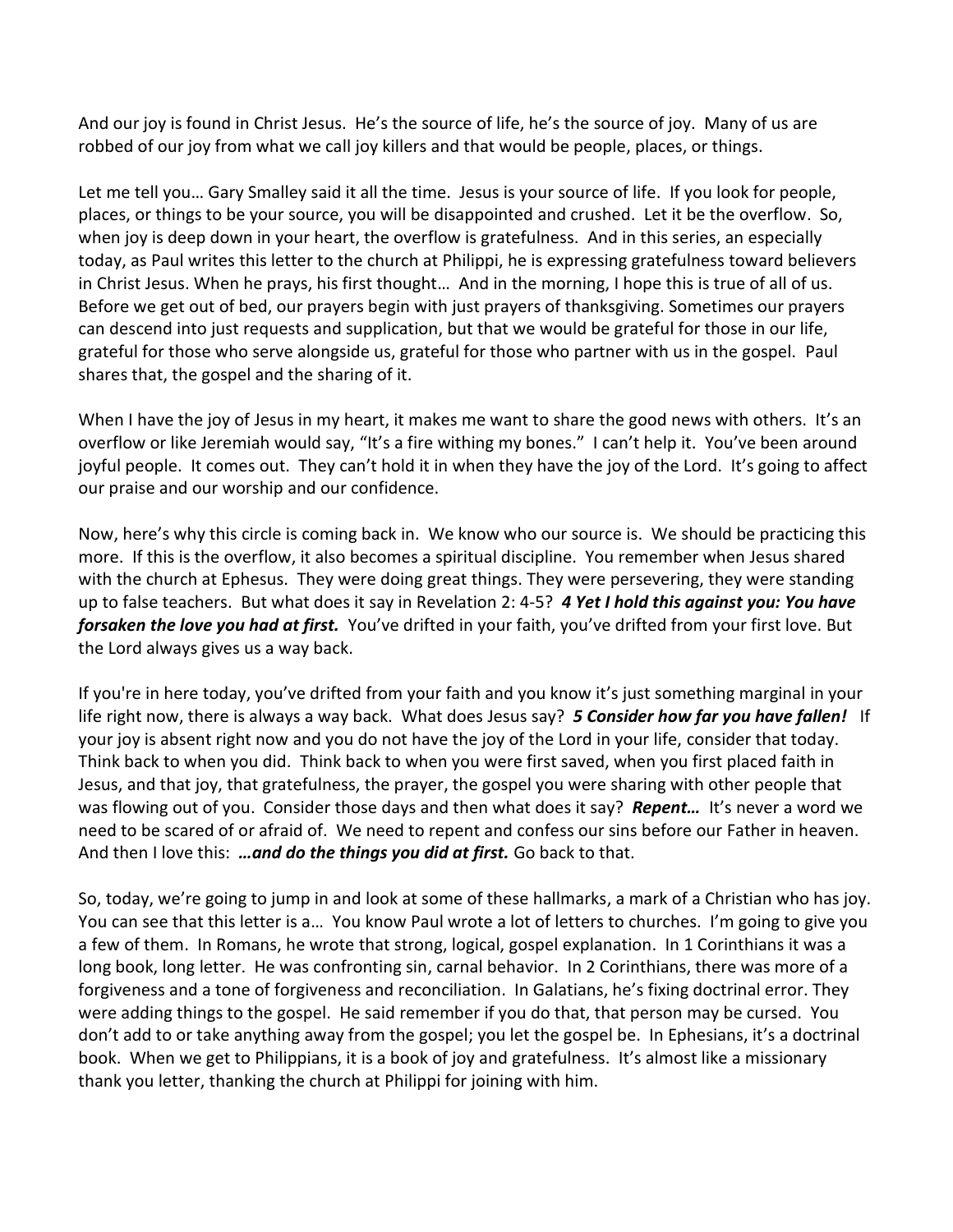We're going to jump right into this. Philippians 1: 1-2. *Paul and Timothy, servants of Christ Jesus…* This is written from Rome. He is under house arrest. He founded the church at Philippi about ten years prior, so the church is about ten years old when they get this letter. He's in chains for the gospel and he's writing this letter. You're going to see him talk to the church. *To all God's holy people…* The congregation. *…in Christ Jesus at Philippi, together with the overseers and deacons…*

If you are going to be a church, you have to have leaders. So, he's addressing a congregation and the leaders. Yes, we can do ministry outside of the church, but I encourage everyone who desires to do ministry to be plugged in to a local church, and to submit to the authority of the local church because we celebrate and find joy in life in Christ. *2 Grace and peace to you from God our Father and the Lord Jesus Christ.* **The church is a body of believers who know that Jesus is their source of joy**. Remind one another of that often and share in the lost and dying world.

I heard a pastor this week in Nashville say… I know I have friends watching right now from Arizona and around the country and we're grateful for this ministry but let me tell you that Woodland Hills, right now, is a supplement to your faith and to your life. You need to be in a local church. I heard this pastor say it and I love it. His name is Scott Sauls. He hears from people all the time. From Seattle, Miami, and other places that say, "You are our church," To which, Pastor Sauls says, "No we are not. And the reason we are not is when you have an emergency in your life, we can't be there for you. When you're part of a local church, we're there for each other. When we gather together, we are the body of believers. We know Jesus is our source, we remind one another of that when we gather, and then we share that with those who are far from God."

Dr. Chuck Swindoll, I love how he thinks. He was talking about this letter, comparing it to all the other letters that Paul wrote. *"Paul didn't write Philippians to answer any profound theological question, to solve some naughty practical problem, or deal with a specific sin. Instead, he wrote to express and encourage joy."* And because Jesus is our source, greater joy is possible in any season or stage of life. There are some of you right now that are tying you joy and happiness and delight and your gladness, your rejoicing to what you're going through. And the reason you have no joy is because you're in a difficult season.

We are coming – I'm praying to my Father in heaven – to the end of a difficult season called a pandemic. We couldn't do anything to get out of a pandemic. We went through that together, but I will tell you, and we are going to see in the text today, I believe as a church we are stronger as a result of it. And you can find joy in the midst of difficult seasons. If you came in here today and you dropped off a three-, five-, and seven-year-old, we're going to need you to pick up that three-, five-, and seven-year-old on your way out. I can't get you through the stage. I can't get you out of the stage of life that you're in. We don't tie our joy to season and stages. We have joy through seasons and stages.

We're coming to Christmas. Some people tie their joy to things and you're looking forward to it. It's going to be a different Christmas because all of your gifts are going to be somewhere out in the Pacific Ocean on ships. It's going to be a fun Christmas. You're going to give everybody a card with a picture of what you were hoping to get them. "This is what I had in mind; you should be grateful. Maybe some other time this will come your way."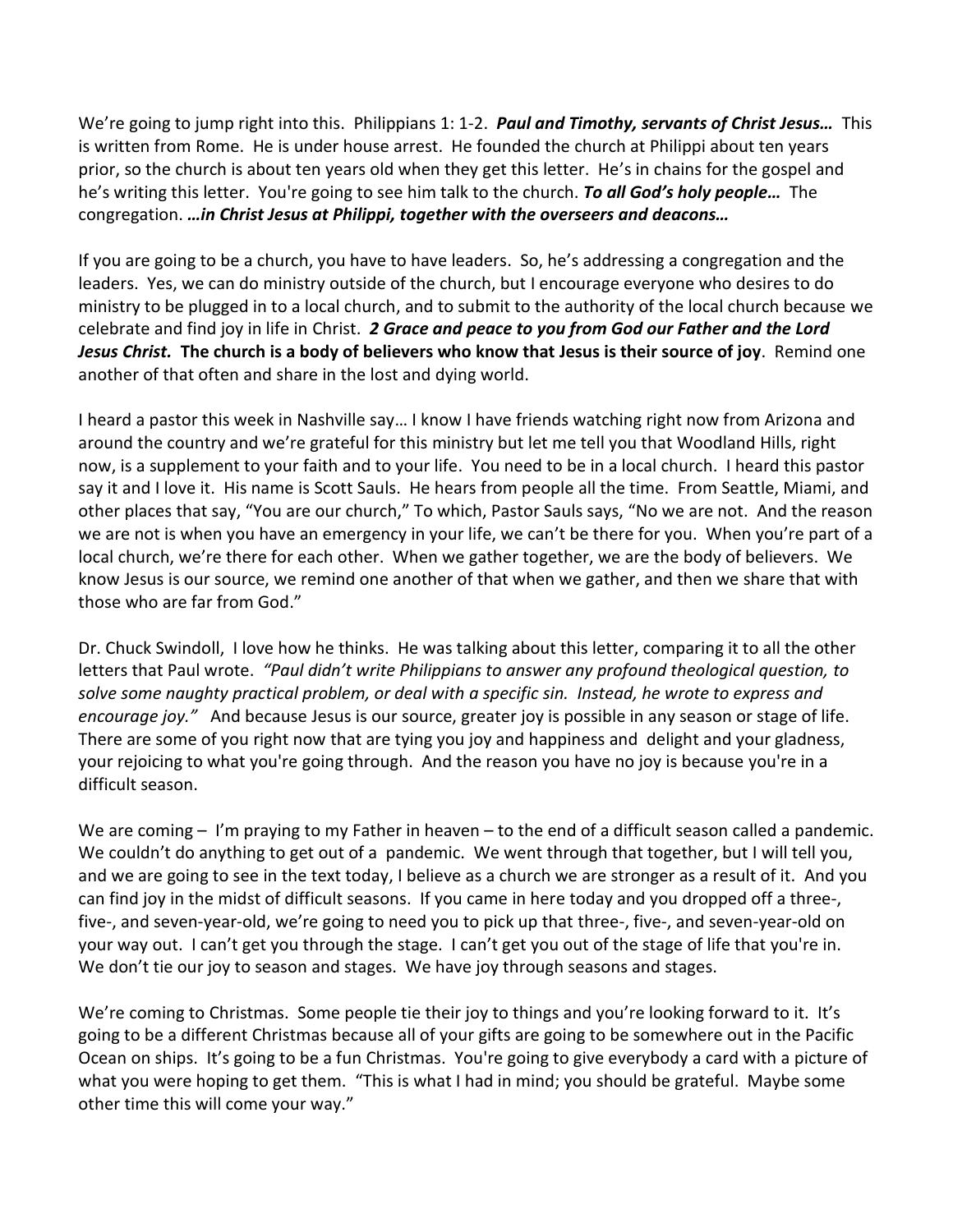We know it's short lived if you tie your joy to things. It's not in people, place, or things. It's in Christ, and it's found in the local church that's led well and cared for. I need you to hold onto that leader part because when we're going end the message today, for those of you who have been hurt by the church, for those of you who have been hurt by leaders and that's caused you to question your faith or be shaky in your faith or maybe to begin to drift in your faith. We can have joy in any season or stage of life, no matter how difficult it is.

*3 I thank my God every time I remember you.* Do you have relationships in your life that every time you think of the person, this is sound you hear: someone sucking the life right out of you? You know Paul had those relationship, people that drained him. But he's writing with great joy about this group, about this church, because when he thinks about this church, it fills hm with joy. *4 In all my prayers for all of you, I always pray with joy…* I'm always so grateful for what Christ is doing in and through you in his church. *5 because of your partnership in the gospel from the first day until now…*

Yes, this is a fellowship and I pray that every missionary of our church feels that we are a good partner. I hope when missionaries from Haiti, Tanzania, Indonesia, all across the globe… When missionaries think of Woodland Hills Family Church, my prayer is that they are filled with joy, that they think that is a church that doesn't just send them money, doesn't just send them support every month and pray for them every month and every day. It's not just that. I hope the think we are a people that are constantly looking for ways to bless them. May that always be said of our church. May we be seen as partners in the gospel, here in our local church, in our local community, in the nation, and to the ends of the earth.

*6 being confident of this, that he who began a good work in you will carry it on to completion until the day of Christ Jesus.* Until He returns. *7 It is right for me to feel this way about all of you, since I have you in my heart and, whether I am in chains or defending and confirming the gospel, all of you share in God's grace with me.* We're together in this for the sake of Jesus. *8 God can testify how I long for all of you with the affection of Christ Jesus.*

Greater joy requires that we spend time with people who have the joy of the Lord. A lot of you have relationships that drain you. But you need relationships that fill you. Again, people are not the source of life, but the overflow of their heart coming into gratefulness, prayer, thanksgiving, praise, sharing the gospel, coming back. And they become spiritual disciplines that we just keep feeding off of one another, finding joy and joy in the Lord. Do you have those people in your life? If you don't, I'm going to encourage you to find them. If you do and you don't spend a lot of time with them, those are people you need to turn way up. You need to take the other voices, the other people in your life and begin to turn them down and mute them.

We tend to weigh ourselves down with relationships marked by ill feelings, regrets, rejection, and abandonment, and they can consume us. Yes, Paul had those relationships. He was rejected, he was abandoned, he had churches that he had to go to and defend himself and defend his authority as an apostle and defend the gospel. He had a lot of difficult, challenging relationships. The book we are in, the letter written to Philippi, is a book of joy and I'm so thankful for you. But greater joy is found in lifelong partners in Christ Jesus.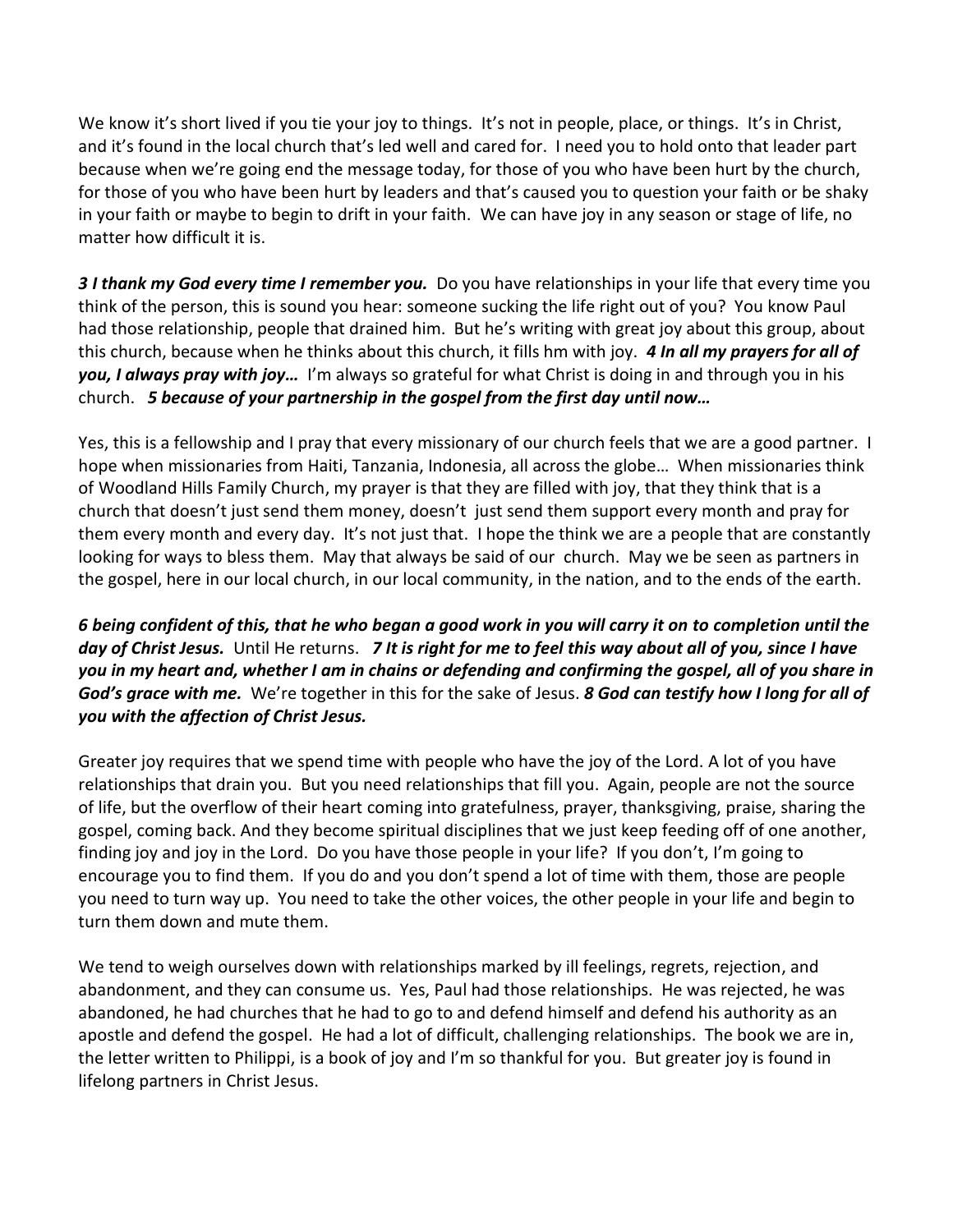*9 And this is my prayer: that your love may abound more and more in knowledge and depth of insight, 10 so that you may be able to discern what is best...* If you are in your Bible right now, underline this or highlight it on the app that you're using. Paul here is not speaking about a sentimental love. Most people… And when you hear the world talk about love, you're getting a sentimental love. That is not what Paul is talking about. He's talking about a love that is rooted in knowledge and discernment. *…and may be pure and blameless for the day of Christ, 11 filled with the fruit of righteousness…* What he is doing in and through you and what it's producing. *…that comes through Jesus Christ—to the glory and praise of God.*

We shared a lot about this in the *Armor* series and we are going to see a little bit of it in Philippians. We said that one of the schemes of Satan… He's brilliant because he's made it unloving and unkind to go against him. So, what Christians do is they back away and we're told we're not loving and we're not kind when we stand on truth and when we speak truth. And we said this, and I'm going to say it a different way, but it's similar and you're going to remember it from *Armor*, if you were a part of that series. Joining others in their drift from truth and discernment does not make you a more loving and kinder person. You do not need to join people as they abandon God's Word in order to prove to them that you love them. When you stand for truth, when you stand with Jesus as your source of life and joy, you can speak the truth with courage and boldness and confidence and, like we saw last week, clarity. You can do all of that in love.

Chuck Swindoll has a great illustration with all of this. I just want you to know that all the graphics today, I created on PowerPoint. That's why they all look very kind of emoji-like. I get really excited about it and then people tell me we should have gotten a graphic designer involved in that. So, just go with it for now.

Chuck Swindoll puts it this way. "Love is a free-flowing river." But that's where our culture wants us to stop. Just love, love, and however anybody wants to be loved, cared for, just love. And if you stop loving someone… It gets really confusing. He says, "The banks of this river…" Yes, let love flow through your life. The banks of this river are knowledge and discernment. You go online and love is all people talk about. Do you know what social media is missing? Knowledge and discernment. And lots of it. And when you bring in knowledge and discernment, what are you told? You're not loving. No, these are the banks of this river. I want to be rooted in knowledge and discernment. That's why greater joy establishes boundaries in relationships. It does. And that's exactly what he's saying.

Can I just share this with all of us? And this is every generation. You're like, *these young people need to hear this*. I don't know… you seniors on Facebook, you need to hear this too. Stop pouring your heart out online, expecting everyone to love you. Stop pouring your heart out online, expecting everyone to validate you. Stop pouring your heart out online, expecting affection from the world. Why are believers looking for affection and love from the world? Paul is clearly saying here that we find it in Christ. We find it in our lifelong partnerships within the church. Let me tell you. I don't need it from the world. Jesus is clear. If you stand for me, the world is going to hate you. Too many believers… We are called to love a lost and dying world, but we're not called to spin our wheels all day long and throw discernment to the side and throw knowledge to the side so that the world will love us. That's not at all how this works. Be rooted and grounded in Christ Jesus.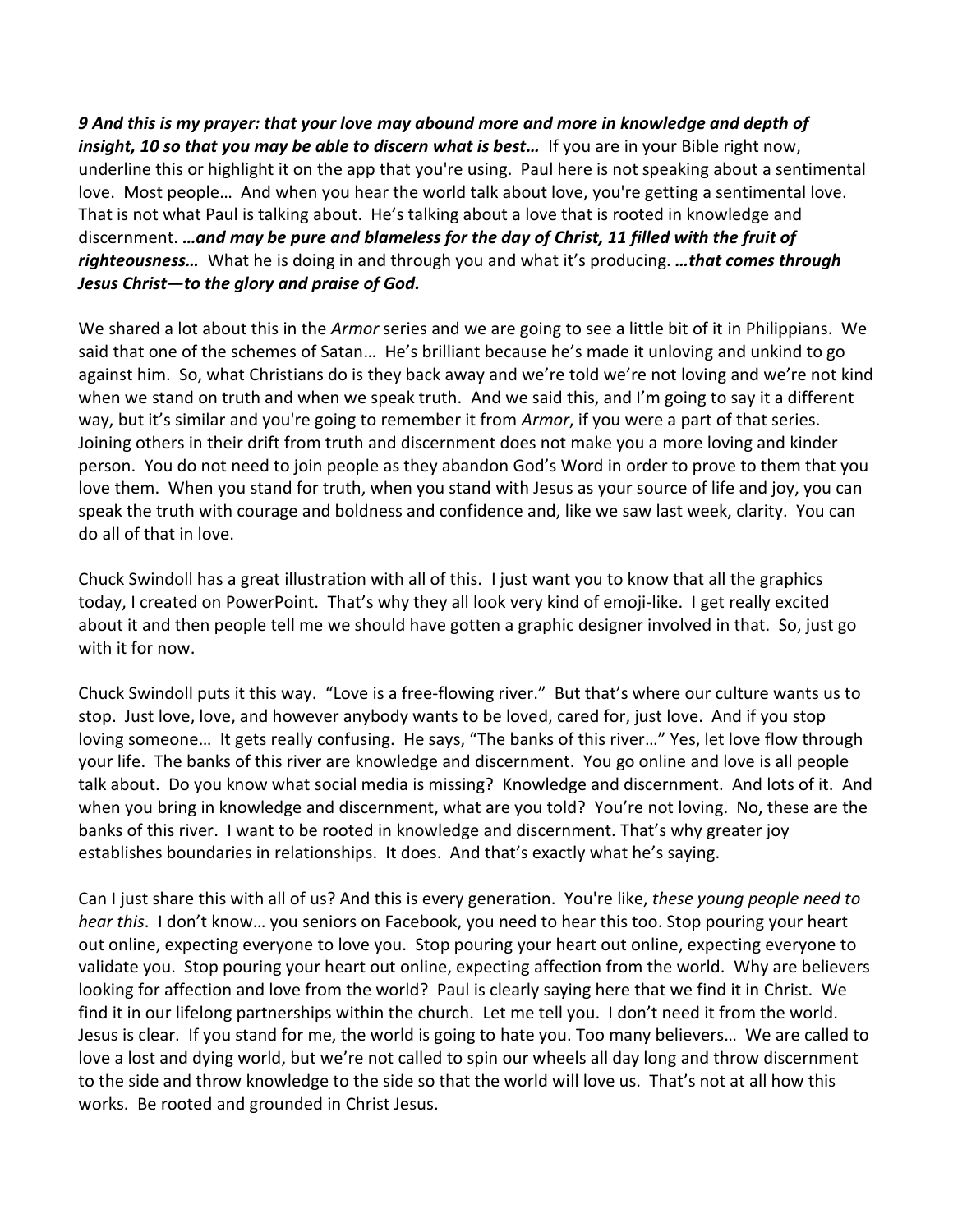What is he saying to the church at Philippi? We want you to become more loving. We want you to abound in love and joy. How do you do that as a church? With knowledge and discernment. We are spending too much time seeking it from the world when we already have it in Christ. We're spending too much time seeking it from a lost and dying world when it's already been given to us in Jesus.

This has just been hitting me because I know I have many friends who are constantly seek affection online. When you seek affection on social media, remember that many will never see your post. And you're looking for that serotonin hit, or dopamine hit, or whatever, and you post something where you pour your heart out online and you know your friends online and you're like, *oh no why aren't they liking this?* Maybe they didn't even see it, and you're waiting for it. Don't let an algorithm determine your relationships with people. You heard Facebook is changing their name, right? It's no longer going to be Facebook.com; it's going to be Facebook.gov. Oh, stop it. That was a joke. I tried it at the first service, and it didn't work either. I was like, *I'm double down in the second service,* and it didn't work there either. So, we're going to dump it at 11:30… or maybe 11:30 has a better sense of humor than the first two services and they may take it better than y'all did.

You have many real relations ships with people in the church but you're online as well. They care; they just don't have the capacity right now to show it. They have a lot going on. They're raising a three and a five and a seven year old. Many of them care but they don't know how to help. You're looking for something that you're not getting. I just want you to know you already have it. You have it in Christ. You have it in this church. Plug into relationships that will pour back into you the joy of the Lord. Let's be honest, many of your "friends" don't care.

*12 Now I want you to know, brothers and sisters…* We're constantly going back to the church. *…that what has happened to me has actually served to advance the gospel.* The people coming against me in Rome; it's serving the gospel. Being chained to a Roman soldier under house arrest; it's serving the gospel. *13 As a result, it has become clear throughout the whole palace guard…* 

When I read that this week, I was just intrigued to think about it. Can you imagine being the Roman soldier chained to the apostle Paul? Just get in his world for a little bit. Sometimes we don't get into all the other characters when we read scripture. And the comedian in me comes out. I developed a 30 minute bit off of this. I can just imagine the soldier going home to his family at night. "How was your day at work, dad?" "Oh, you have no idea." "What did you do?" " I was chained to this guy named Paul." "What did he do?" "I don't know but he writes letters out loud all day long. He talks about Jesus all the time. He never stops talking about Jesus. I've asked my superiors if we can chain him to a wall and not to me. Let me stand outside of his rented house. Don't make me go in here."

…*and to everyone else that I am in chains for Christ.* "What did you do to get in here, man?" "Well let me tell you. I've written a couple of letters about it. Let me tell you about Jesus." Do you think any of these Roman soldiers came to faith? Whatever season or stage of life you're in right now, don't waist it. Stop wasting it. See it as an opportunity to share the gospel of Jesus in whatever season or stage of life you're in. We want to wait for joy in the next season or stage of life. That's called destination addiction. We're not waiting for joy in the next season or stage, we've got it in this because we have it in Christ and we're going to share.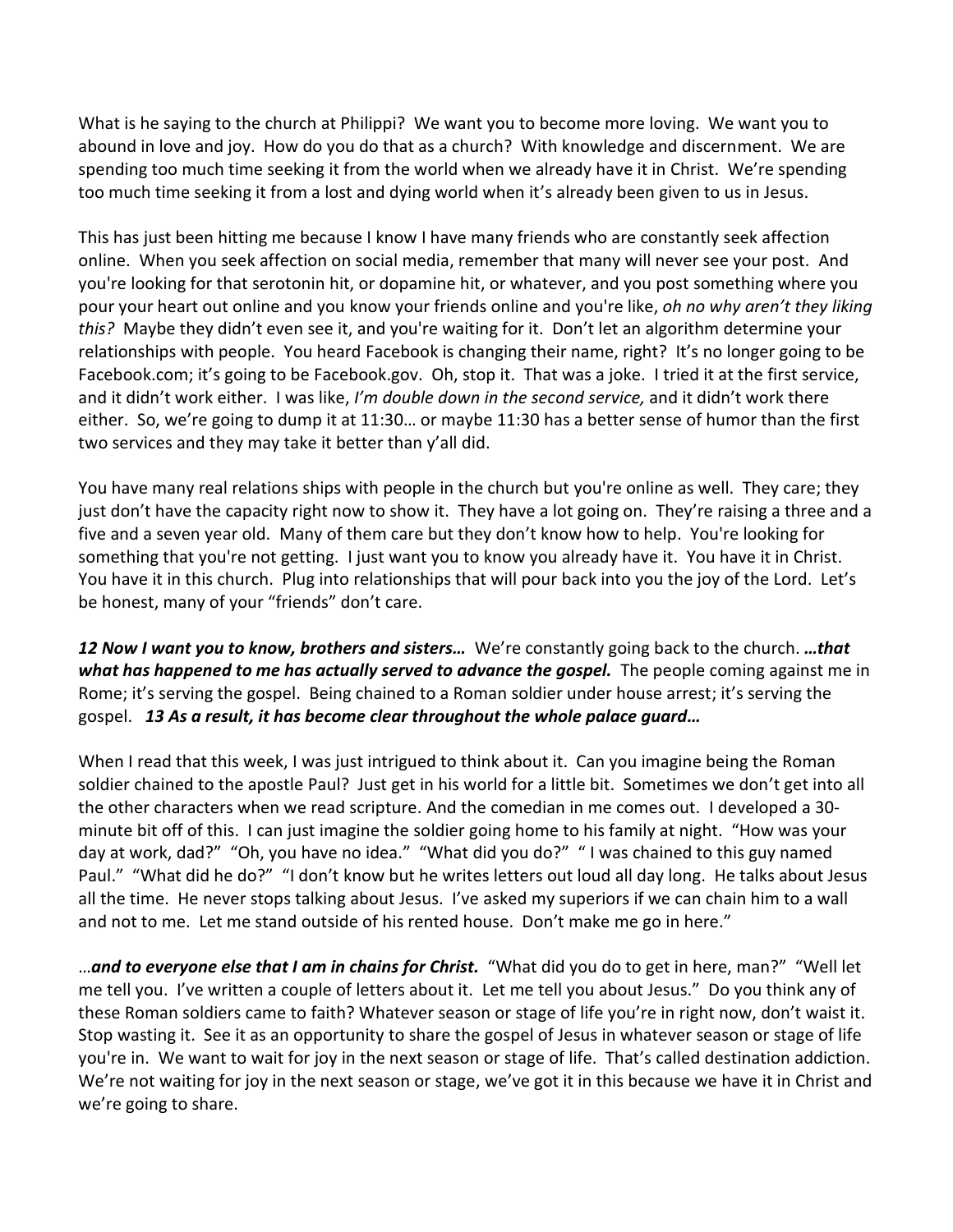He's chained to these soldiers and guess what? It's gotten out to the whole palace guard. "What dude did you get today?" "I'm back with Paul." "If you ain't saved yet, you probably will be by the end of the shift."

*14 And because of my chains, most of the brothers and sisters have become confident in the Lord.* My chains have served a great purpose. The season of life that I'm in, great purpose. …*and dare all the more to proclaim the gospel without fear.*

I'm wondering if he's thinking through Joseph as he writes this. Remember when Joseph, at the end of Genesis, is reassuring his brothers. All that they put him through. All the pain they brought him. Do you think Joseph went through some difficult seasons? Yeah, from a very young age. And what do we read in Genesis 50: 20*? You intended to harm me, but God intended it for good to accomplish what is now being done, the saving of many lives.*

If I can end to those of you right now… And I hear it. I want to end with those who are questioning their faith because of bad church leaders or church hurt. I spoke with a counselor a month or so ago and said, "I make my entire living healing three wounds: the father wound, the mother wound, and the church wound." I know some of you have been hurt by the church. I've been hurt by the church. I've caused hurt in the church. I'm not a perfect leader, I get that. I get I've caused many wounds over the years. I have tried to make amends for the those.

It's becoming popular now. There is a podcast right now on the rise and fall of the large mega church. I just caution us as a church that we don't turn the church into an episode of dateline. I know Jim Gaffigan does a whole bit on it. But about 20 years ago went all in on murder. He says we're all addicted to it; we just loved these shows on murder. And if you watch it, almost every episode is about spousal murder. If you didn't know any better, you'd think most marriages end in murder.

I heard one pastor call our addiction to failure in the church… In all these podcasts and blogs, he's calling it failure porn. He says we just love and can't get enough of it when people fail. But we know it causes hurt and deep wounds.

I serves in a church in Phoenix years ago. Many people. The church grew. God did amazing things in that church. The pastor was having multiple affairs. The pastor was a dear friend of mine. He still is a dear friend of mine. He was an alcoholic and a sex addict. I remember talking to people who came to faith in Jesus in that church. They were discipled in that church, their marriage was saved in that church. After my friend fell, they started to ask me questions like, "Is all of it fake?" "Is all of it for naught?" "Is it insincere?" "Does it even matter." "Is everything I've poured my life into…" I was able to tell them "Absolutely not! My friend spoke truth. He gave the gospel." Maybe you've never seen this before in scripture, but here's what we read as we close out our text today.

15 It is true that some preach Christ out of envy and rivalry, but others out of goodwill. He's going to go straight to the motives of preachers. *16 The latter do so out of love, knowing that I am put here for the defense of the gospel.* So, there were people coming against him. Some commentaries say that they saw a gap, with Paul imprisoned and under house arrest, that this was their opportunity to get out and